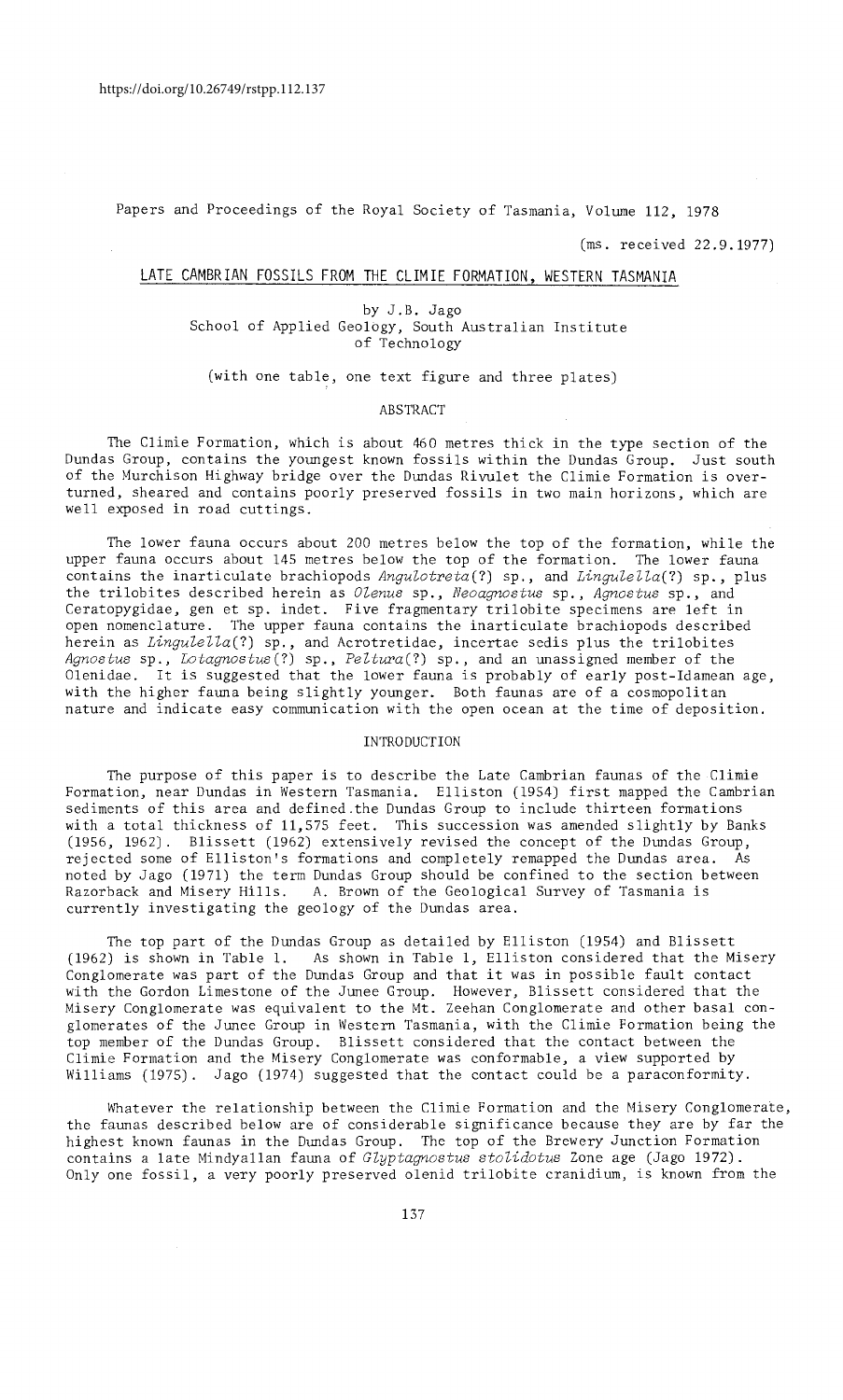### Late Cambrian Fossils from Western Tasmania

TABLE 1

COMPARISON OF THE UPPER PART OF DUNDAS GROUP AS DETAILED BY ELLISTON (1954) AND BLISSETT (1962)

| (a) Elliston (1954)                  | Th.<br>(m) | (b) Blissett (1962)        | Th.<br>(m)  |
|--------------------------------------|------------|----------------------------|-------------|
| Ordovician                           |            |                            |             |
| JUNEE GROUP                          |            | JUNEE GROUP                |             |
| Gordon Limestone                     |            | Misery Conglomerate        |             |
| ?Faulted contact?                    |            |                            |             |
| Cambrian                             |            |                            |             |
| DUNDAS GROUP                         |            | DUNDAS GROUP               |             |
| Misery Conglomerate                  | 150        |                            |             |
| Climie Slate and Tuff                | 610        | Climie Formation           | 460         |
| Fernflow Conglomerate and Tuff       | -145       | Fernflow Formation         | 150         |
| Comet Slate and Tuff                 | 320        | Comet Formation            | $150 - 300$ |
| Fernfields Tuff and Conglomerate 595 |            | Fernfields Formation       | $?0 - 595$  |
| Brewery Junction Slate and Tuff      | -745       | Brewery Junction Formation | 610         |

Th. = Thickness

Fernfields Formation. The Comet Formation contains a few very poorly preserved brachiopod fragments. The Fernflow Formation has yet to yield any fossils.

The Climie Formation is about 460 metres thick in the type section along Dundas Rivulet. As noted by by Blissett (1962, p.31), this sequence is "composed mainly of purple and green greywacke, siltstone and highly cleaved shale." Williams (1975) described the upper part of the Climie Formation in the vicinity of the quarry on the north flank of Misery Hill.

In the vicinity of the Murchison Highway bridge over the Dundas Rivulet, the Climie Formation is overturned and sheared. A short distance south of this bridge the Climie Formation is well exposed in road cuttings, where fossils were discovered in January 1969 by the writer and Dr. B. Daily at lat. 41°54.2'S, long 145°24.2'E. The fossils are generally poorly preserved due to the highly sheared nature of the sediments, and some are seen only as "ghosts" (e.g. p1.3, fig.14), although other fossils are moderately well preserved.

There are two horizons (fig.1) at which fossils are found in reasonable abundance. The lower fauna occurs about 200 metres below the top of the formation, while the upper fauna occurs about 145 metres below the top of the formation. The lower fauna contains the inarticulate brachiopods *Angulotreta*(?) sp. (common), and *Lingulella*(?) sp. (rare), plus the trilobites described below as *OZenus* sp. (common), *Neoagnostus*  sp. (common), *Agnostus* sp. (moderately common), rare examples of Ceratopygidae, gen. et sp. indet, Trilobita sp.l, Trilobita sp.2, Trilobita sp.3, Trilobita sp.4 and Trilobita sp.5. The fossils of the upper fauna are much less abundant that those of the lower fauna. The upper fauna contains the brachiopods described below as Lingulella(?) sp., and Acrotretidae, incertae sedis, and the trilobites *Agnostus* sp., *Lotagnostus(?)* sp., *PeZtura(?)* sp., and Olenidae gen. et sp. indet. Of these, all are rare except *Agnostus* sp., which is moderately abundant.

The composition of neither fauna is distinctive enough to give an accurate age. The earliest representatives of *Neoagnostus* listed by Shergold (1977) are post-Idamean but pre-Payntonian. The presence of *Olenus* sp. suggests that the lower fauna is no younger than the Australian equivalent of the Scandinavian *OZenus* Zone. In Queensland, *OZenus* ranges at least as high as the *IrvingeZZa tropica* Zone, the top zone of the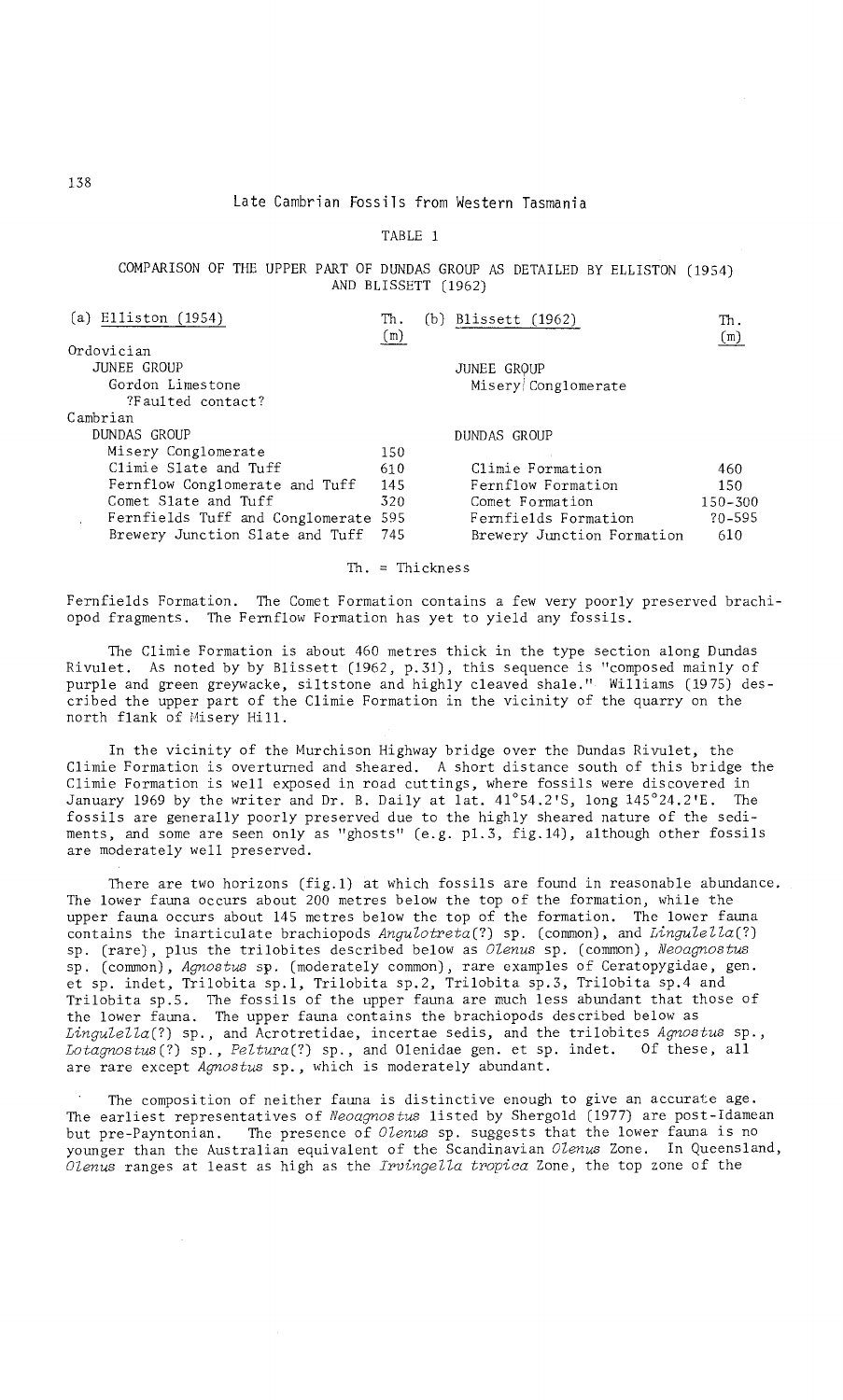



FIG. 1 - Geology of the Misery Hill area (modified after Blissett, 1962).

Idamean (Henderson 1976, p.357). However, as noted by Henderson, correlations between the Australian upper Idamean and the Scandinavian sequences are uncertain.

The presence of a possible *Peltura* and a possible *Lotagnostus* in the upper fauna of the Climie Formation suggests an age somewhat later in the Late Cambrian than those mentioned above. In Scandinavia, *Peltura* does not occur until Zone 5c, which correlates approximately with the pre-Payntonian B "stage" of Queensland (Jones *et al.* 1971). This is consistent with the known age range of *Lotagnostus.* 

However, *Peltura(?)* sp. and *Lotagnostus(?)* sp .. are known only from single specimens. Hence, it seems better to place more weight on the specimens of the lower fauna for the purposes of age determination. The combination of *Neoagnostus* and *Olenus*  suggests a late Idamean or early post-Idamean age, with the later being favoured. Assuming that there was no major depositional break between the time of deposition of the lower and upper faunas, then the upper fauna is presumably slightly younger than the lower fauna.

Williams (1975) noted that the uppermost part of the Climie Formation was of shallow water origin. The faunas noted above are of a cosmopolitan nature indicating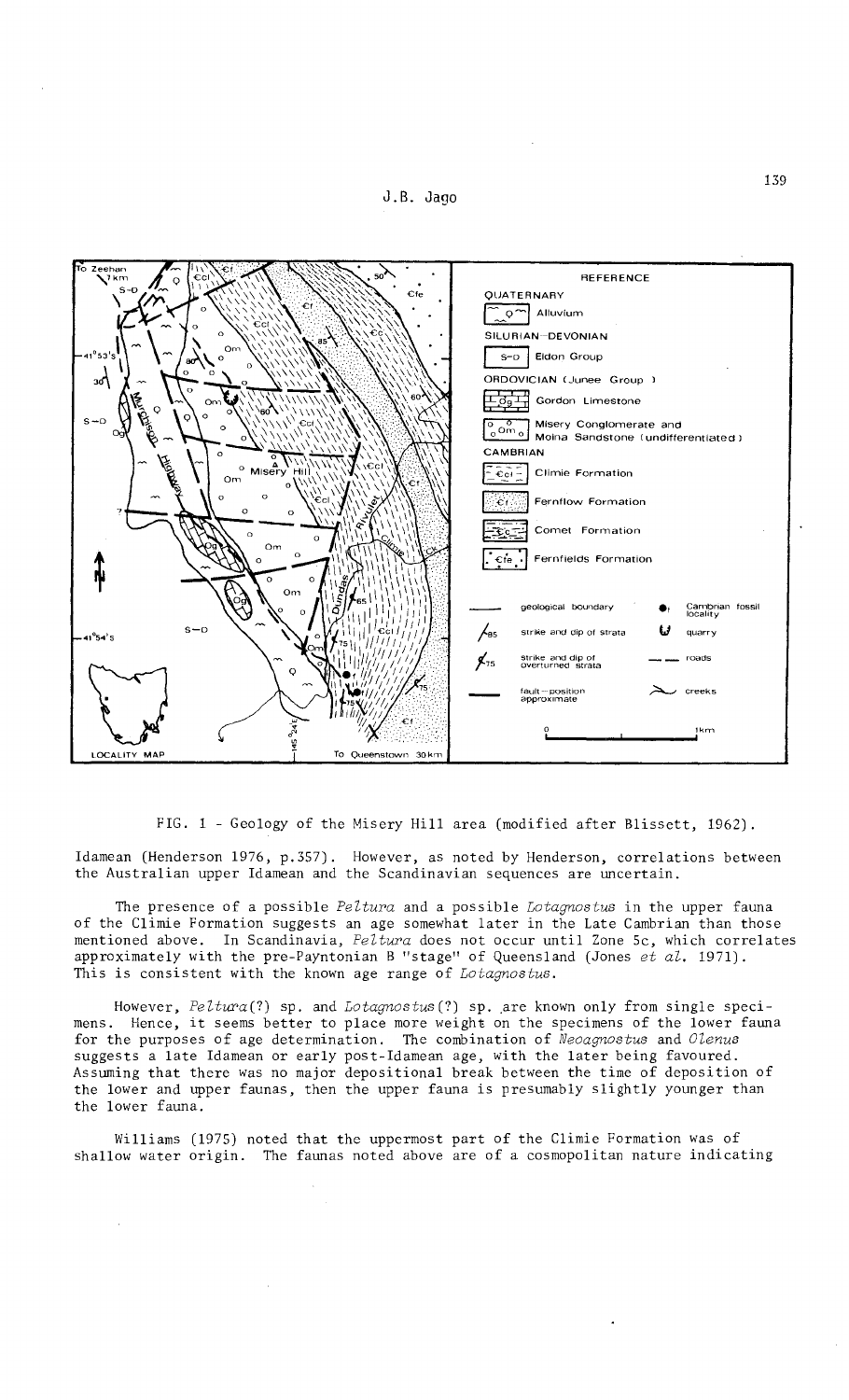#### Late Cambrian Fossils from Western Tasmania

easy communication to the open ocean, and are probably Late Cambrian equivalents to Assemblages 1 and 2 of Jago (1973). However, this does not necessarily imply deep water deposition.

All Tasmanian Cambrian fossils have undergone tectonic distortion to some extent. As noted by Henningsmoen (1960, p.207), there are three main types of symmetrical distortion with respect to the orientation of bilaterally symmetrical fossils such as trilobites and brachiopods: (a) a dorso-ventral compression (flattening), (b) sagittal elongation (the L form of Henningsmoen) (e. g. pI. 1, fig. 18), and (c) transverse elongation (the W form) (e.g. pI. 1, fig. 12). Those fossils in which the distortion has been asymmetrical are stated here to have undergone intermediate distortion, (i.e. the compression took place at an oblique angle to the length of the trilobite, e.g. pl. 2, fig. 3). In cases where no comment is made about the type of distortion, it is because the type of distortion is difficult to determine.

All statements made in the descriptions, such as the cephalon is about as wide as is long, are made after taking the effect of distortion into account. Admittedly, this is a subjective assessment, but I feel that, after inspecting and studying several thousand distorted trilobite and brachiopod specimens, such a judgment seems reasonable. Unless otherwise stated, all length measurements of trilobites were taken in a sagittal or exsagi ttal line, all width measurements were taken in a transverse direction.

All specimens are housed in the collection of the Geology Department, University of Tasmania. The catalogue numbers refer to this collection.

SYSTEMATIC DESCRIPTIONS

Phylum BRACHIOPODA Dumeril, 1806 Class INARTICULATA Huxley, 1869 Order LINGULIDA Waagen, 1885 Superfamily LINGULACEA Menke, 1828 Family OBOLIDAE King, 1846 Genus *LINGULELLA* Salter, 1866

Type species: *Lingula davisi* M'Coy, 1851, p.40S

*Lingulella(?)* sp. (PI. 1, figs. 1-3)

Material: Two decorticated specimens of a large inarticulate brachiopod are known from the Climie Formation.

Description: One specimen (UT 96712a, pl.l, fig.3) is a brachial valve from the lower fauna. It is 8.0 mm long and about 6.0 mm wide. It has an elongate-ovate outline. There are closely spaced fine growth lines (microlines of Biernat and Tomczykowa, 1968) plus at least three concentric macrolines, which are most prominent in the anterior part of the shell. There is a faint radial ribbing. The second specimen (UT 96713, pl.1, figs. 2 & 3) is a pedicle valve from the upper fauna; it is about 11. 0 mm long and about 9.0 mm wide. It has a slightly more pointed umbo than has the brachial valve. Due to poor preservation it is difficult to determine if the narrow elongate structure at the posterior end of the valve is genuine or simply an artifact caused by the distortion of the shell. There are fine concentric growth lines on this specimen, but no macrolines. Altered chloritic remnants of the shell material in UT 96713 (pl.1, fig. 3) indicate that it was thin shell flattening and distortion of the two specimens, it would appear that the valves were only gently convex.

Discussion: Although the two specimens come from different horizons, they seem to belong to the same genus, and are tentatively placed in *Lingulella.*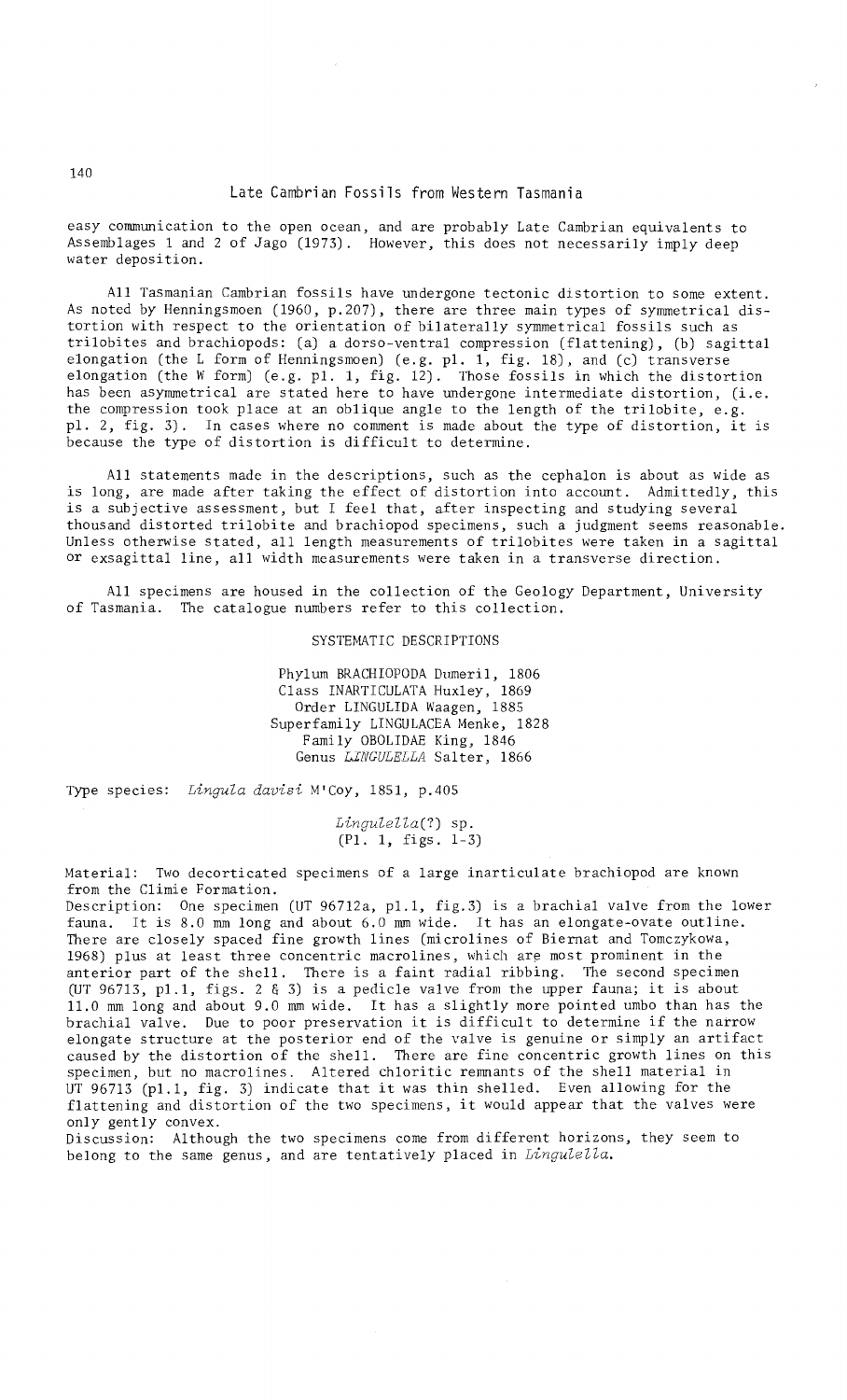#### J.B. Jago

Occurrence: Climie Formation, upper and lower faunas.

Order ACROTRETIDAE Kuhn 1949 Suborder ACROTRETIDINA Kuhn 1949 Superfamily ACROTRETACEA Schuchert 1893 Family ACROTRETIDAE Schuchert 1893

Genus *ANGULOTRETA* Palmer 1955

Type Species: Angulotreta triangularis Palmer 1955, p. 769, pl. 91, figs. 1-6.

*Angutotreta(?)* sp. (pl. 1, Figs. 4-10)

Material: About twenty individual pedicle and brachial valves are available. One very poorly preserved specimen has the valves still joined together. Description: The pedicle valve has a high proconical profile (pI. 1, fig. 6). The apparent difference in the position of the beak in UT 96714b (pl. 1, fig. 4) as compared with UT 96715a (pl. 1, fig. 7) is due to the slightly different angle at which the specimens were photographed. No details of the valve interior are visible. The brachial valve is gently convex. A short median septum is visible on one specimen

Faint concentric growth lines are visible on both valves. Discussion: The state of preservation is such that no definite generic assignation can be made. However, the overall shape and appearance of the available specimens suggests affiliation with *Angutotreta,* to which genus they are tentatively referred. Occurrence: Climie Formation, lower fauna.

(UT 96716a, pl. 1, fig. 10). No other details of the shell interior are visible.

ACROTREDIDAE Incertae sedis

One poorly preserved acrotretid, which has both valves present, is known from the upper fauna (pl. 1, fig. 11).

> Class TRILOBITA Walch, 1771 Order MIOMERA Jaekel, 1909 Suborder AGNOSTINA Salter, 1864 Superfamily AGNOSTACEA M'Coy, 1849 Family AGNOSTIDAE M'Coy, 1849 Subfamily AGNOSTINAE M'Coy, 1849

Genus *AGNOSTUS* Brogniart, 1822

Type species: *Entomostracites pisiformis* Wahlenberg, 1821.

*Agnostus* sp. (pl. 1, figs. 12-23)

Material: There are four reasonably complete specimens, plus several individual cepha1a and pygidia available for description. Description: Moderately convex cephalon about as wide as is long. Narrow border with shallow, narrow marginal furrow and a narrow convex rim. The posterolateral corners are nowhere well preserved. Smooth cheeks are separated at the anterior by a shallow preglabellar median furrow which extends to the marginal furrow.

Glabella is outlined by narrow, moderately deep axial furrows, which shallow slightly to the anterior. Glabella is slightly more convex than the cheeks; it has a length about 0.7 that of cephalon. Broadly rounded glabellar rear; small, simple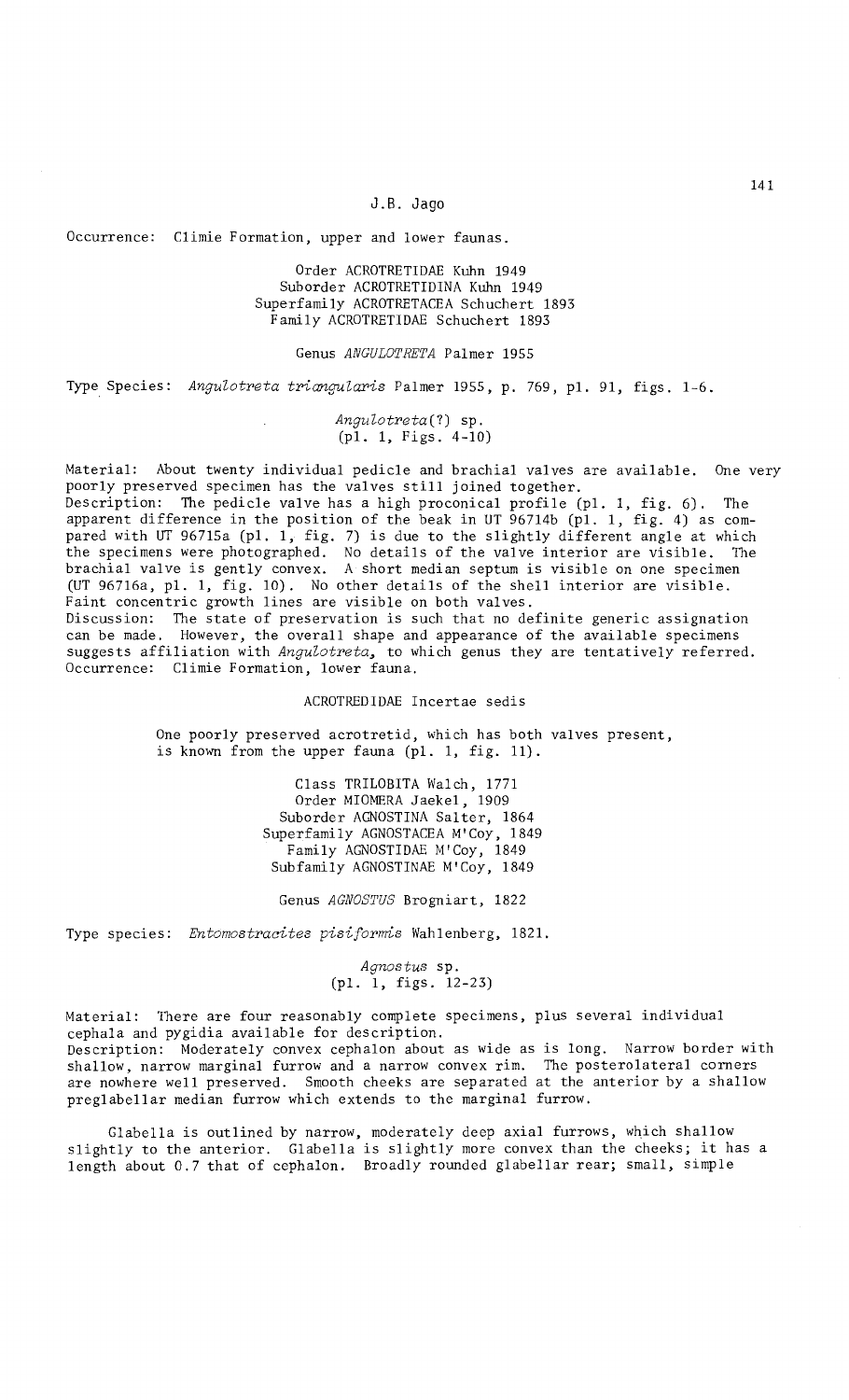### basal lobes.

The narrow, shallow, transverse glabellar furrow is arched posteriorly. Anterior glabellar lobe has a subpentagonal outline; it has a length about 0.35-0.4 that of the glabella. Immediately to the posterior of the transverse glabellar furrow, the glabella widens slightly, and immediately behind this slight expansion, there is a slight constriction of the glabella. The posterior glabellar lobe has a faint node at its centre.

The moderately convex pygidium is about as wide as is long. The border is slightly wider than that of the cephalon with a shallow marginal furrow and a narrow, slightly elevated, almost flat rim at the posterior which becomes more convex to the anterior. Short border spines; narrow, shallow shoulder furrows; the shoulders are narrow, convex and elevated. The fulcra appear to be close to the axis. Neither the facets nor the articulating device are preserved. The pleural areas are smooth; there is no postaxial median furrow.

The moderately wide trilobate axis is outlined by moderately deep, narrow furrows. The axis has a length about 0.7-0.75 that of the pygidium. The first two axial lobes have a combined length about 0.4-0.45 that of the axis; they are separated by narrow, shallow lateral furrows which are directed quite strongly inwards and forwards. The second axial lobe is separated from the posterior lobe by an almost straight transverse furrow which is bent back at its centre around the posterior of an elongated, convex ridge which extends the length of the anterior pair of axial lobes. This ridge separates the anterior laterial furrows. The posterior axial lobe is slightly expanded; the axial rear is evenly rounded; the axis is constricted at the second axial lobe. Discussion: This species belongs in *Agnostus* Brongniart, 1822. However, it is not well enough preserved to be referred to either an existing species or be the basis of a new species.

Occurrence: Climie Formation, upper and lower faunas.

### Genus LOTAGNOSTUS Whitehouse, 1936

Type Species: *Agnostus triseotus* Salter, 1864, p.10, pl. 1, fig. 11

*Lotagnostus(?)* sp. (pI. 2, fig. 1)

Only one large cephalon, UT 92571, is known from the upper fauna. It is a poorly preserved internal mould (length, 4.7 mm, width, 7.3 mm). There is a narrow, shallow marginal furrow and a flat, moderately wide rim. The little of the acrolobe that is preserved shows strong scrobiculation.

This cephalon could possibly belong in *Lotagnostus* Whitehouse, *Xestagnostus* Opik, or *Agnostus* Brongniart. It is placed questionably in *Lotagnostus* until more specimens are known.

> Family DIPLAGNOSTIDAE Whitehouse 1936 emend. Opik 1967 Subfamily PSEUDAGNOSTINAE Whitehouse 1936

### Genus NEOAGNOSTUS Kobayashi 1955

Type Species: *Neoagnostus aspidoides* Kobayashi 1955, p. 473, pI. 7, fig. 5 (holotype cephalon), *non* pI. 7, fig. 4 (pygidium).

Diagnosis: See Shergold 1977, p. 93. Discussion: Shergold (1977) has comprehensively discussed *Pseudagnostus* and the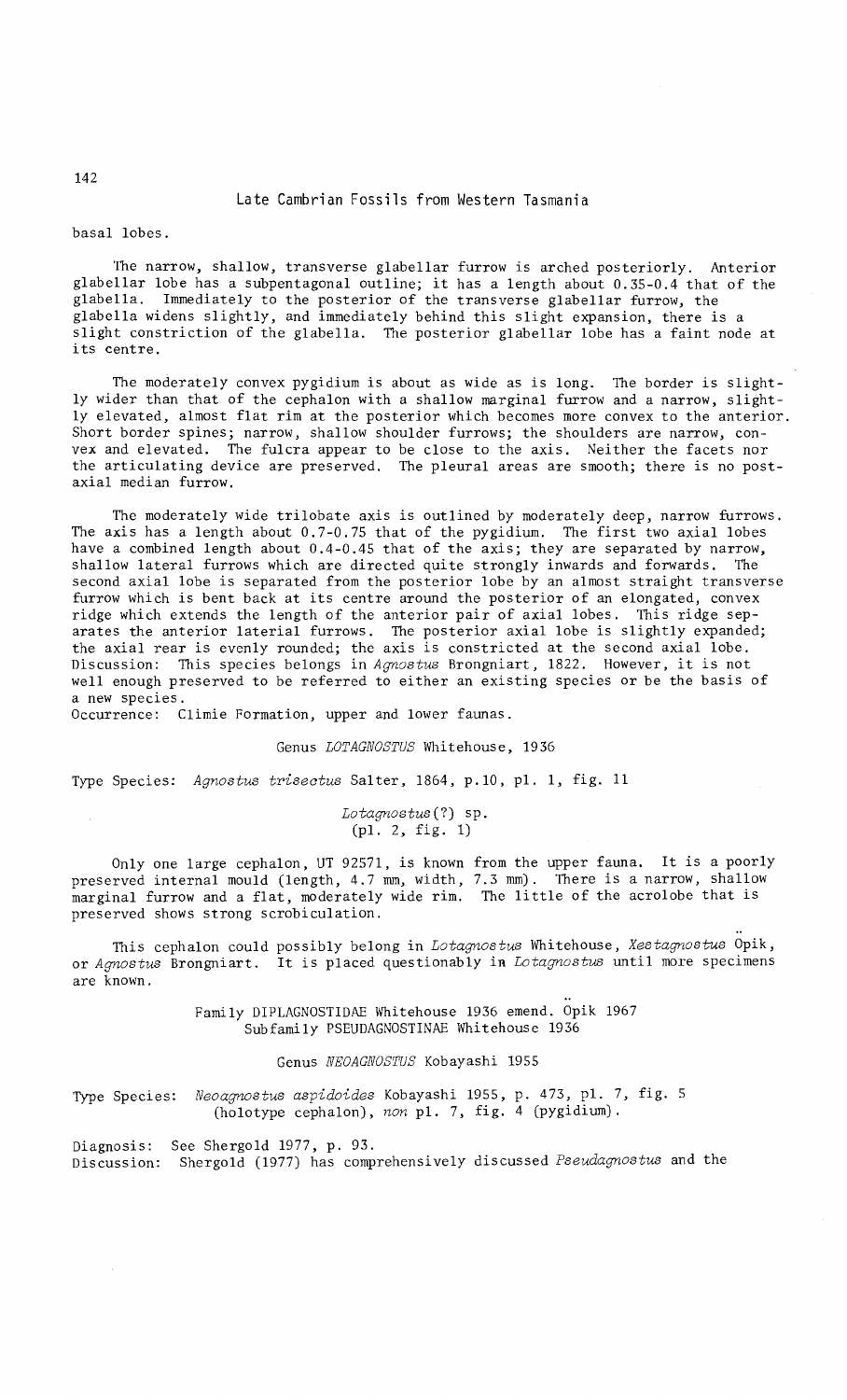related genera *Neoagnostus* and *Rhaptagnostus.* He has divided *Neoagnostus* into four species groups; Shergold's concept and terminology are followed here.

# *Neoagnostus* sp. (pI. 2, figs. 2-15)

Material: A total of about forty individual cephala and pygidia are available. Two very poorly preserved complete specimens are available.

Description: Moderately convex, spectaculate cephalon is about as wide as is long. The acro10bes are unconstricted. Narrow rim; moderately wide marginal furrow. Short preglabellar median furrow appears to be present in some specimens (e.g. UT 96724b; pl.2, fig. 7), but not in others (e.g. UT 96720b; pl.2, fig. 3). It may be significant that the specimens, in which the furrows appear to be present are mostly internal moulds, whereas those in which the furrow is absent are external moulds. Small basal lobes do not meet behind the glabe1lar rear. Distinct axial furrows shallow forwards. Length of glabella about two-thirds that of cephalon. Glabella is widest at anterolateral lobes, where it is about one-third the width of the cephalon. The shallow transverse glabellar furrow is arched gently to the posterior. Large anterolateral lobes are separated from the posterior part of the glabella by shallow furrows which curve inwards and forwards. Slightly elongated glabellar node is placed at anterior end of posterior lobe and between the posterior parts of the anterolateral lobes.

The gently convex pygidium may be slightly longer than is wide. It has unconstricted acrolobes. The pygidial borders are slightly wider than the cephalic borders. Marginal furrows narrow anteriorly. Short, thick spines placed opposite end of deuterolobe. Anterior part of axis is well defined by axial furrow; the axis narrows posteriorly to the rear of the more posterior of two faintly outlined axial lobes. The shallow furrow at the posterior of the second axial lobe is deflected posteriorly at its centre by the prominent elongated node which runs almost the full length of the anterior pair of axial lobes. Accessory furrows are well defined anteriorly but fade posteriorly, although, in most specimens their faint outline can be traced to the posterior border. The accessory furrows meet the posterior border on the adaxial side of the marginal furrows. The intranotular axis is faintly outlined in most specimens, particularly at the posterior end where there is a well defined posterior node.

Discussion: The rather distinctive cephalon of the Climie Formation specimens indicates affiliation with *Neoagnostus.* It may be a new species distinguished by clearly outlined accessory furrows, a well defined intranotular axis and a prominent posterior node. However, the preservation of the Climie Formation specimens is such that the erection of a new species is undesirable.

Shergold (1977) places four species groups wi thin *Neoagnostus.* However, the poor preservation makes determination of the group into which the Climie Formation species falls rather difficult. Occurrence: Climie Formation, lower fauna.

> Superfamily OLENACEA Burmeister 1843 Family OLENIDAE Burmeister 1843 Subfamily OLENINAE Burmeister 1843

> > Genus OLENUS Dalman 1827

Type Species: *Entomostracites gibbosus* Wahlenberg 1821 Diagnosis: See Henningsmoen 1957, p.96.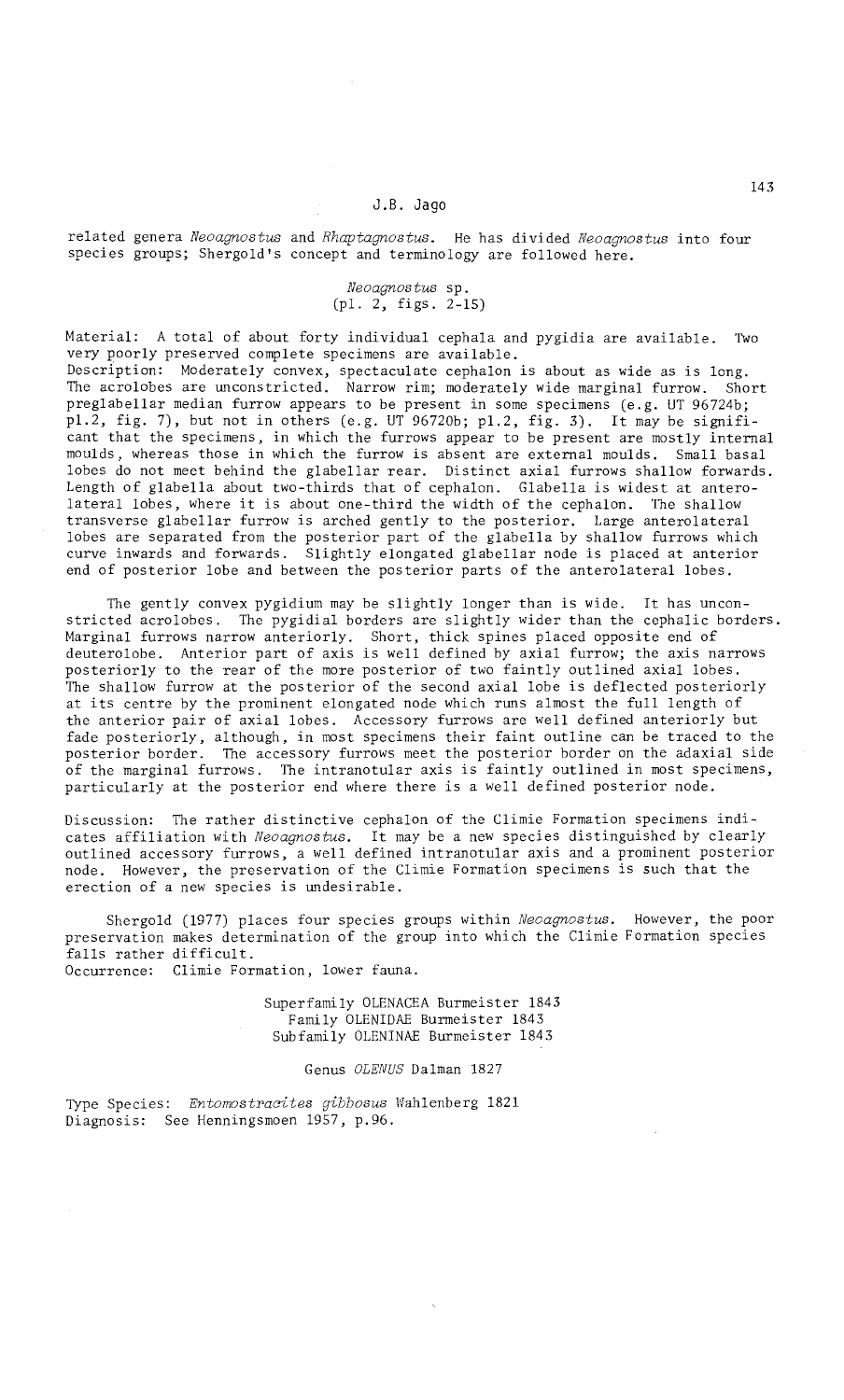# *OZenus* sp. (pl. 3, figs. 3, 5-15)

Material: Several almost complete specimens are available. However, these are all poorly preserved and in some cases are simply "ghosts" (e.g. pl. 3, fig. 14). The description of the cranidium is based largely on the well preserved specimen, UT 92678 (pl. 3, fig. 5). Several other cranidia in various states of preservation are available. Description

Cranidium: The glabella is quite convex and stands out well above the rest of the rather flat cephalon. Length of glabella (including occipital ring) is about twothirds that of cranidium. From the posterior the glabella expands very slightly up to the level of the 1p furrows; anterior of the 1p furros it tapers gently forwards. It has a bluntly rounded front, which may have a small centrally placed indentation. Occipital ring is short (sag.), elevated and gently convex, with a small central node. Well developed occipital furrow. Three pairs of glabellar furrows. The most posterior pair (lp) are deep, slightly sigmoidal, and directed strongly backwards; they are deepest at their centre. The second pair (2p) of furrows are shallower, straighter and not as strongly backward directed as the 1p furrows. The anterior pair of furrows (3p) are quite close to the glabellar front and are situated close to the points where the ocular ridges meet the glabella. They are more a pair of depressions than distinct furrows.

The palpebral areas of the fixed cheeks have a width about half that of the glabella. The straight postocular facial sutures diverge greatly. The preocular facial sutures are gently curved. Well developed, narrow palpebral lobes are situated opposite the centroanterior part of the glabella. Narrow, well-developed ocular ridges run inwards and slightly forwards from the anterior part of the palpebral lobes. Very wide preglabellar field has a length (sag.) about one-third that of the cranidium. Faint genal caecae present in preglabellar field of the best preserved specimen (UT 92678; pl. 3, fig. 5). Narrow anterior border, widest at its midpoint; narrow, shallow marginal furrow. Almost straight, wide posterior marginal furrows widen abaxially. Posterior border of moderate width.

Librigenae: Librigenae are attached to two poorly preserved cranidia (UT 96742 and UT 9674b; pl. 3, figs. 7 and 10 respectively). They are transversely narrow, with narrow lateral borders which continue on to long genal spines. Narrow lateral border furrows are continuous with the posterior border furrows.

Thorax: At least 13 thoracic segments are present on the very poorly preserved almost complete specimen UT 96744b (pl. 3, fig. 10), although the exact number is difficult to determine because of the poor preservation. There is a well developed axial region, the pleural furrows are well developed and there are short spines at the end of each thoracic segment.

Pygidium: Well-developed axial region of four or five rings, well rounded posterior stops just short of the posterior border. Axis has a width about 0.3 that of pygidium. Two or three pairs of ribs on pleural areas; at least two of these ribs extend into short spines.

#### Discussion:

The overall appearance of this species indicates affiliation with *Olenus*. However, it differs from all known species of *OZenus* in the possession of a very long preglabellar area, e.g. none of the several species of *OZenus* discussed and described by Henningsmoen (1957) has a preglabellar area anywhere near as large as the Climie Formation species. With respect to the size of the preglabellar field, the Climie Formation species is probably closest to *HunanoZenus* Liu. However, the species of *HunanoZenus*  described and figured by Liu (1977) have twenty-three thoracic segments, whereas the Climie Formation species has about thirteen or fourteen segments, as have some species of *Olenus.* Thus, I prefer to place the Climie Formation specimens in *Olenus.* They almost certainly belong in a new species of *Olenus,* but until better material is found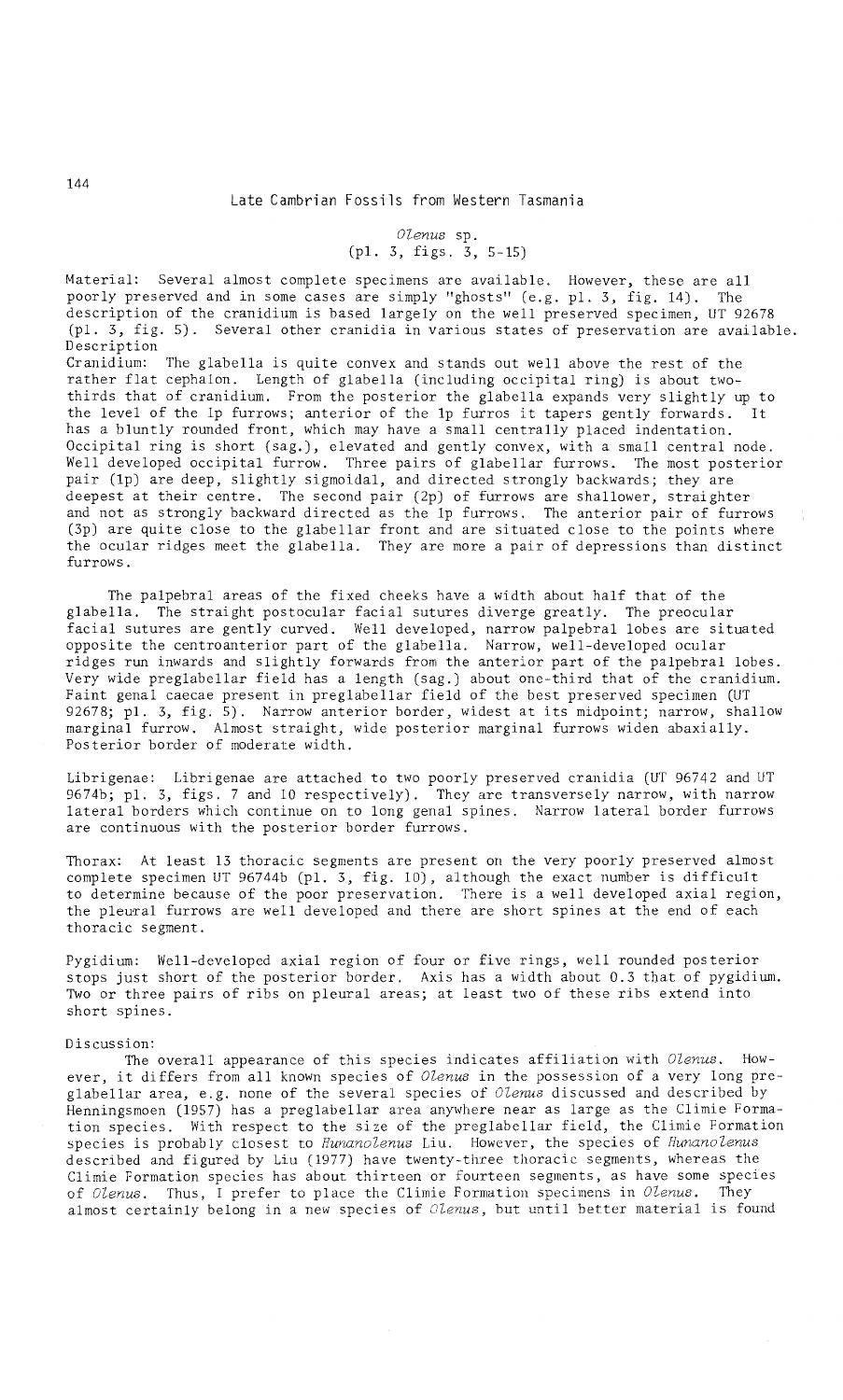### J.B. Jago

it is inadvisable to formally erect a new species. Occurrence: Climie Formation, lower fauna.

# OLENINAE, gen et sp. indet  $(p1. 3, fig. 4)$

Material: One very poorly preserved cephalon and two anterior thoracic segments (UT 96740).

Remarks: This specimen, from the upper fauna of the CI imie Formation, may belong in *Olenus.* However, the preglabellar field of this specimen seems to be shorter (sag.) than *Olenus* sp. from the lower fauna.

Subfamily PELTURINAE Hawle and Corda, 1847

Genus *PELTURA* Milne Edwards, 1840

Type Species: *Entomostracites scarabaeoides* Wahlenburg 1821 Diagnosis: See Henningsmoen 1957, p.231.

### *PeUura(?)* sp. (pI. 3, fig. 2)

Material: One very poorly preserved almost complete specimen, UT 96739. The preservation is such that a formal description is unwarranted. Remarks: The form of the glabella and of the fixed cheeks of this specimen are similar to that of *Peltw'a.* However, until better preserved specimens are found, this species will be only tentatively referred to that genus. Occurrence: Climie Formation, upper fauna.

> Superfamily CERATOPYGACEA Linnarsson 1869 F ami ly CERATOPYGIDAE Linnarsson 1869

> > Genus et sp. indet (pI. 2, figs. 16, 20)

Material: Two internal moulds of incomplete pygidia (UT 96732 and UT 96733) from the lower fauna are available.

Description: The pygidium has a very wide border which exhibits faint terrace lines. The axis of the more complete specimen has six axial rings. The axis stops just short of the border and has a length about 0.7 that of the pygidium. The anterior pleurae are well developed, although only the base of the spines which emerge from these pleurae are present in the available specimens. There are three other pairs of ribs on the pleural areas.

Discussion: 111e well developed anterior pleurae and attached spine bases indicate that both specimens belong in the Ceratopygidae. However, there is insufficient material to make a definite generic or specific assignment.

TRILOBITA INCERTAE SEDIS

Specimen I (pI. 2, fig. 2)

Material: One poorly preserved incomplete cranidium UT 96737. Description: The little of the specimen that is visible shows a well developed occipj. tal furrow. The moderately deep lp glabellar furrows are strongly backwards directed and almost meet at the glabellar axis. The well developed 2p furrows do not extend as far into glabellar centre as do the Ip furrows. The 3p furrows appear as short,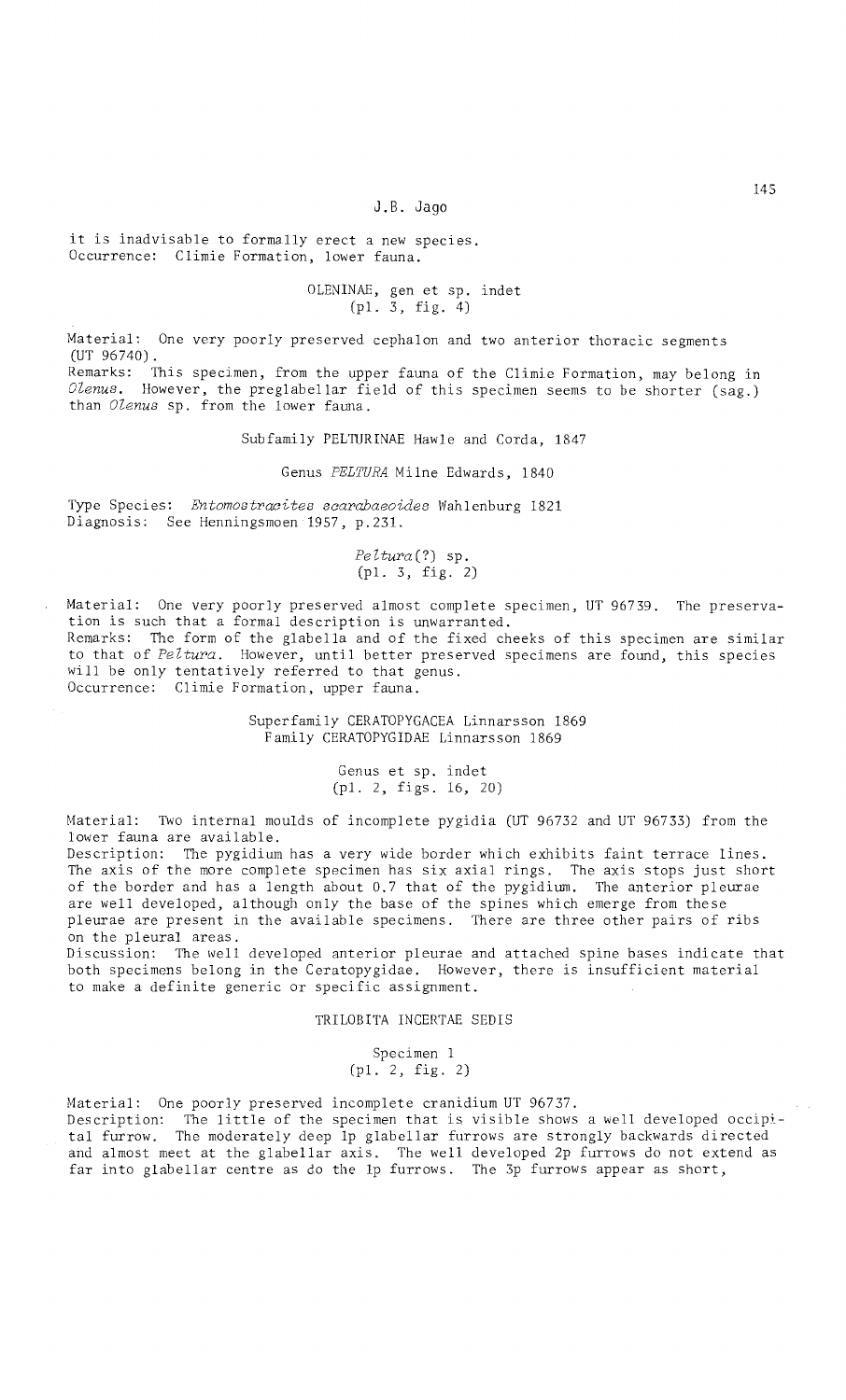shallow and directed slightly forwards. Palpebral areas of fixed cheeks are small. Prominent, wide palpebral lobes extend from opposite the occipital furrow to about opposite the 3p glabellar furrows.

Discussion: The well developed occipital furrow, the prominent palpebral lobes, small palpebral areas of the fixed cheeks and forwards directed 3p glabellar furrows all suggest affiliation of this specimen with *Stigmatoa.* However, until further, and better preserved material is found then this specimen must remain in open nomenclature.

Occurrence: Climie Formation, lower fauna.

### Specimen 2 (pl. 2, fig. 17)

Material: One large partial cranidium, UT 96734, in which only the anterior part of the glabella and the preglabellar area are preserved.

Description: The only pair of glabellar furrows visible are wide shallow depressions placed well to the posterior of the bluntly rounded glabellar front. A small part of a low ocular ridge is preserved. The preglabellar area is long, wide, and has a narrow raised rim. The furrows outlining the glabellar are quite prominent.

Discussion: This specimen may belong in *Briscoia* or a related genus, but more material is required before an accurate identification can be made. This specimen may be part of the same species as the specimens described under Specimen 3.

Occurrence: Climie Formation, lower fauna.

Specimen 3 (pl. 2, fig. IS)

Material: Two large, poorly preserved pygidia, the better preserved of which (UT 96735) is figured.

Description: Large pygidium with axis which stops well short of posterior border. Pygidial margins are entire and non-spinose. Pygidial axes consists of six rings. There are four pairs of pleural ribs which extend almost right across the very wide border area.

Discussion: See Specimen 2 discussion.

Occurrence: Climie Formation, lower fauna.

### Specimen 4 (pl. 2, fig. 19)

Material: A few spinose free cheeks are present in the lower fauna. The best preserved of these (UT 96736b) is figured.

Description: These free cheeks are characterized by a long, thin genal spine, a posterior border of moderate width, a shallow posterior marginal furrow and a moderately wide lateral border. Genal caecae are present on the genal field.

Discussion: It is possible that either of the free cheeks described here as specimens 4 and 5 were associated in life with specimens 2 and 3.

Occurrence: Climie Formation, lower fauna.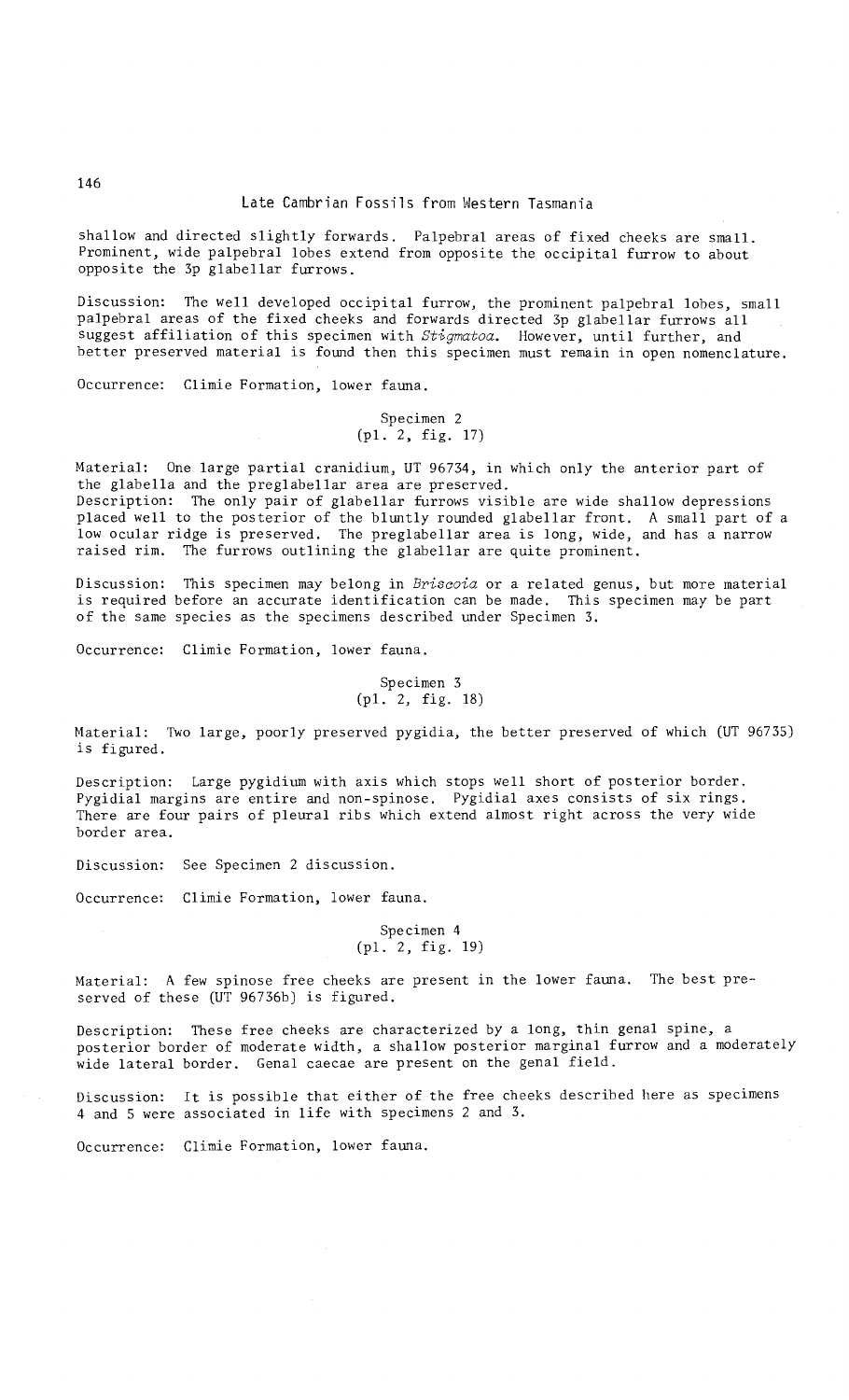### Specimen 5 (pI. 3, fig. 1)

Remarks: One large free cheek, UT 96738, is present. It apparently has no well developed border, lateral or posterior marginal furrows, or a genal spine. Occurrence: Climie Formation, lower fauna.

#### ACKNOWLEDGEMENTS

This work was supported by a grant from the Australian Research Grants Committee (Grant *No.* E72/15101). Professor G. Henningsmoen (University of Oslo), Dr. B. Daily (University of Adelaide) and Dr. J. Shergold (Bureau of Mineral Resources, Canberra) are thanked for valuable advice. Dr. M.R. Banks and Mrs. P. Green (University of Tasmania) arranged the cataloguing of the specimens.

#### REFERENCES

Banks, M.R., 1956: The Middle and Upper Cambrian Series (Dundas Group and its Correlates) in Tasmania. EL SISTEMA CAMBRICO, Proc. 20th Int. geol. Congr.,  $2, 165 - 212.$ 

1962: Cambrian System. A.H. Spry and M.R. Banks (Eds) in THE GEOLOGY OF TASMANIA. *J. geoZ. Soc. Aust.,* 9, 127-146.

Biernat, G. and Tomczykowa, E., 1968: On the Upper Cambrian *Lingulella* Salter (Brachiopoda) from the Holy Cross Mountains, Poland. *Acta PaZaeont. PoZonica,*  13, 159-177.

Blissett, A.H., 1962: Geology of the Zeehan Sheet, I-mile Geol. Map Series K 55-5-50.

*ExpZan. Rep. Geol. Supv. Tasm.*  Elliston, J.N., 1954: Geology of the Dundas District, Tasmania. *Pap. Ppoc. R. Soc. Tasm.,* 88, 161-183.

Henderson, R $\overline{A}$ , 1976: Upper Cambrian (Idamean) trilobites from western Queensland, Australia. *PaZaeontology,* 19, 325-364.

Henningsmoen, G., 1957: The trilobite family Olenidae. *Skrift. norsk. Vidensk. Akad. mat.-nat. KZ, 1.* 

, 1960: The Middle Ordovician of the Oslo region, Norway, 13.

Trilobites of the family Asaphidae. *Norsk geol. Tidsskr.* 40, 203-257.

Jago, J.B., 1971: Biostratigraphy of Tasmanian Cambrian Trilobites. *A.N.Z.A.A.S.,* 43rd Congress, Brisbane, Section 3, Abstracts, 300.<br>\_\_\_\_\_\_\_\_\_, 1972: *Biostratigraphic and taxonomic studies of some Tasmanian Cambrian* 

*tPiZobites.* 448p. Unpublished Ph.D. thesis, Univ. Adelaide.

,1973: Cambrian agnostid communities in Tasmania. *Le thai a,* 6, 405-421.

 $\frac{1}{2}$ , 1974: Paraconformable contacts between Cambrian and Junee Group sediments in Tasmania. *J. geoZ. Soc. Aust.,* 20, 373-377.

Jones, P.J., Shergold, J.H., and Druce,  $\overline{\mathrm{E.c}}$ ., 1971: Late Cambrian and Early Ordovician Stages in Western Queensland. J. geol. Soc. Aust., 18, 1-32.

Kobayashi, T., 1955: The Ordovician fossils of the McKay Group in British Columbia, western Canada, with a note on the early Ordovician palaeogeography. *J. Fac. Sci. Tokyo Univ. Sep.* 2, 9, 355-493.

Liu Yiren, 1977: A Study of Two Genera of the Late Cambrian Olenidae (Trilobita) from Taoyuan, Hunan. *Acta PaZaeont. sinica,* 16, 120-127. (In Chinese).

M'Coy, F., 1851: On new Cambro-Silurian fossils. *Ann. Mag. Nat. Hist., 2nd Sep.,*   $8, 387-409.$ 

Palmer, A.R., 1955: The faunas of the Riley Formation in central Texas. J. Paleont., 28, 709-786.

Salter, J.W., 1864: On some new fossils from the *Lingula-flags* of Wales. *Q. J. geol. Soc. Lond.,* 20, 233-241.

Shergold, J.H., 1977: Classification of the trilobite *Pseudagnostus. Palaeontology*, 20, 69-100.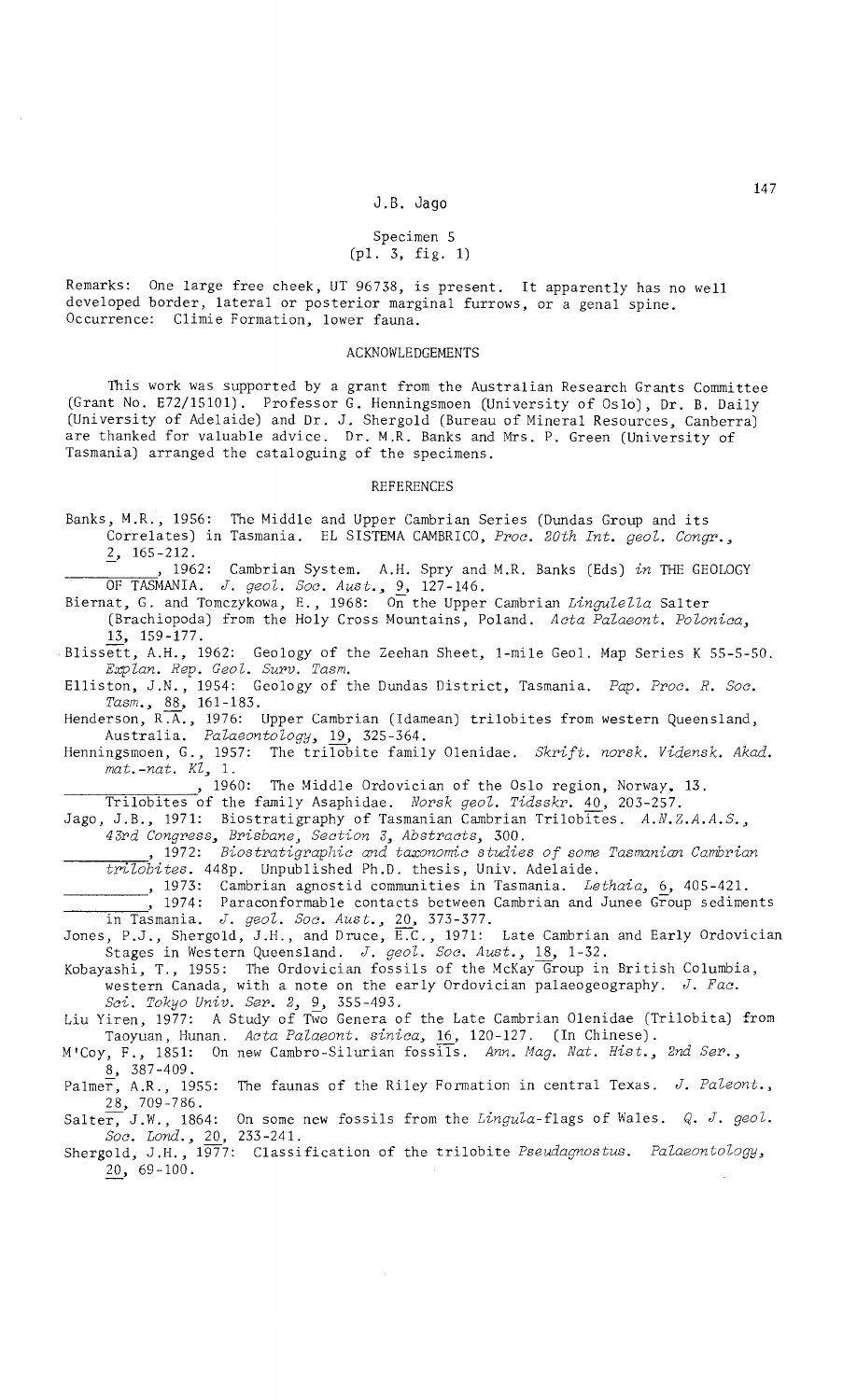Late Cambrian Fossils from Western Tasmania

Wahlenberg, G., 1821: Petrificata Telluris Svecana. Nova Acta Soc. Regiae Sci., S, 1-116.

Williams, P.R., 1975: The relationship between the Cambrian rocks and the correlate of the Junee Group at Misery Hill, near Zeehan. Tech. Rep. Dep. Mines Tasm., ~, 36-39.

# PLATE 1

Figs. 1-3. Lingulella(?) sp. 1. UT 96712b, brachial valve, rubber cast of external mould, L form,X5.5. 2. UT 96712a, internal mould of specimen figured in fig. 1, X5. 3. UT 96713, pedicle valve, W form,X2.7. Figs. 4-10. Angulotreta(?) sp. 4. UT 96714b, pedicle valve, L form, X5.3. 5. UT 96714b, brachial valve, W form, X7. 6 and 7, UT 96715a, internal mould of pedicle valve exterior. 6. profile, X6.5. 7. X4.6.<br>8. UT 96 UT 96715b, rubber cast of pedicle valve exterior, same specimen as figured in figs. 6 and 7, X6. 9. UT 96712b, rubber cast of poorly preserved brachial valve, W form, X9.3. 10. UT 96716a, brachial valve showing poorly preserved median septum, W form, X6. 5. Fig. 11. Acrotretidae, Incertae sedis, UT 96717, X10. Figs. 12-23. Agnostus sp. 12. UT 92535, nearly complete specimen, W form, X7.8. 13. UT 92540, partial pygidium, X10. 14. UT 96714b, partial pygidium, L form, X19. 15. UT 92541, cephalon, L form, X10. 16. UT 92537, pygidium, L form, X10.S. 17. UT 92536, almost complete specimen, L form, X5.8. IS. UT 92536, internal mould of specimen figured in fig. 17, X5.S. 19. UT 96718b, nearly complete specimen, L form, XS.5. 20. UT 92539, poorly preserved partially complete specimen, W form, X5. 21. UT 96714b, cephalon, L form, XS.5. 22. UT 96711, pygidium, W form, X8. 23. UT 96712b, internal mould of pygidium, W form, X8. Unless otherwise stated, all figures of trilobites are of rubber casts of

external moulds. All specimens were whitened with magnesium oxide prior to photography. The specimens illustrated in figures 3, 11, 12, 15, 16, 17, IS and 20 come from the upper fauna of the Climie Formation. All other specimens come from the lower fauna.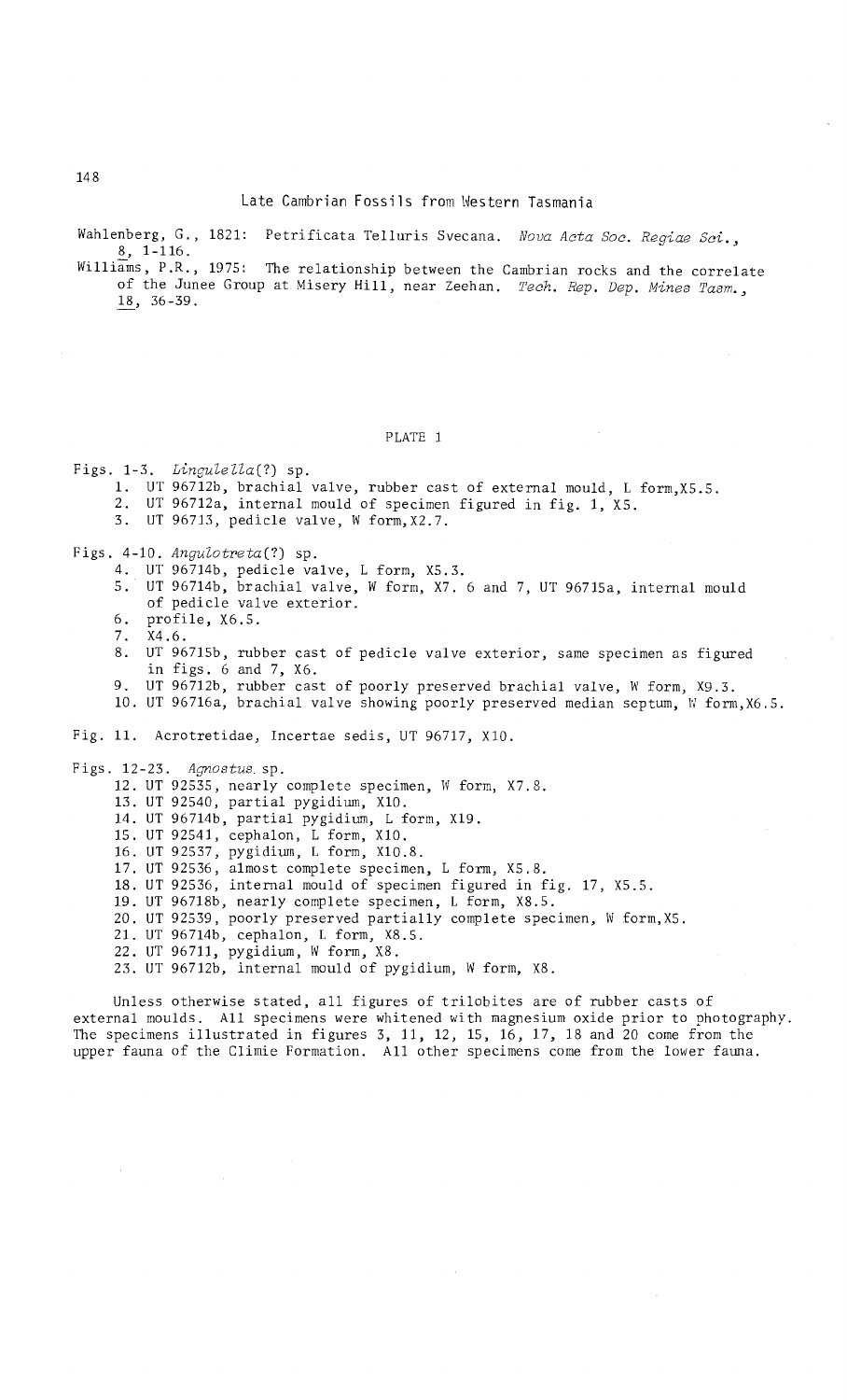J. B. Jago



PLATE 1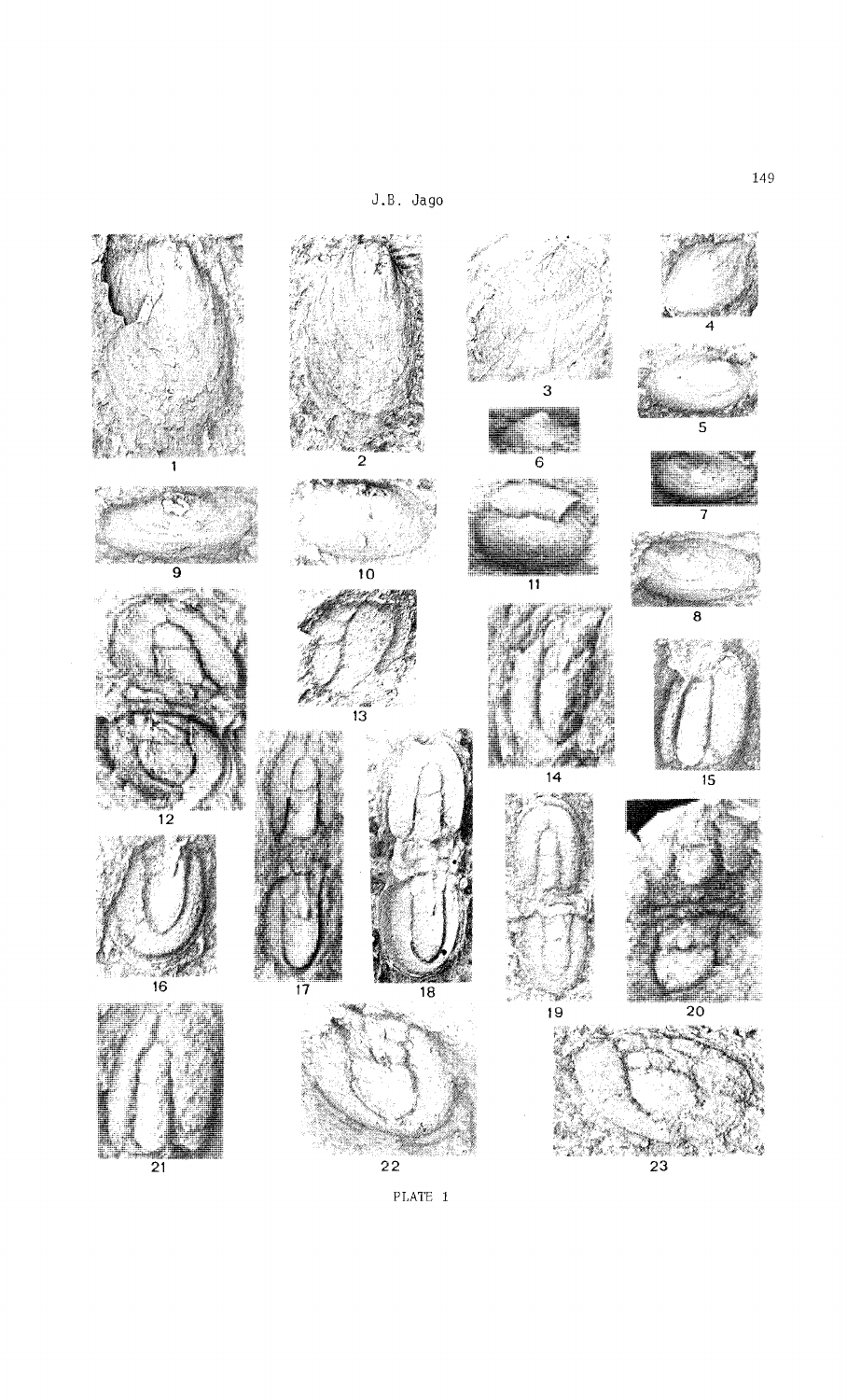# PLATE 2

Fig. 1. *Lotagnostus(?)* sp., UT 92571, internal mould of a poorly preserved cephalon, W form, X4.7.

Figs. 2-15. *Neoagnostus* sp. 2. UT 96719, poorly preserved, small complete specimen, L form, X8. 3. UT 96720b, cephalon, intermediate distortion, X10.<br>4. UT 96721a. cephalon, intermediate distortion, X9. 4. UT 9672la, cephalon, intermediate distortion, X9. UT 96722, internal mould of pygidium, intermediate distortion, X10.5. 6. UT 96723a, pygidium, W form, X11.<br>7. UT 96724b, internal mould of cephalon, intermediate distortion, X8.6. 8. UT 96725a, pygidium, L form, X8. 9. UT 96726, cephalon, W form, X10. 10. UT 96727, pygidium, L form, X7.8. 11. UT 96728, pygidium, intermediate distortion, X8.S. 12. UT 96729, pygidium, IV form, X6.S. 13. UT 96730, internal mould of pygidium, intermediate distortion, Xl1. 14. UT 96725a, pygidium, L form, XI0. 15. UT 96731, internal mould of cephalon, intermediate distortion, XIO.

Figs. 16, 20. Ceratopygidae, gen. et sp. indet. 16. UT 96732, internal mould of partial pygidium, X6.3. 20. UT 96733, pygidium, intermediate distortion, XS.7.

Fig. 17. Trilobita incertae sedis, Specimen 2, UT 96734, partial cranidium, W form X2.5.

Fig. 18. Trilobita incertae sedis, Specimen 3, UT 96736, partial pygidium, W form, X2.

Fig. 19. Trilobita incertae sedis, Specimen 4, UT 96736b, librigena, XS.

Fig. 21. Trilobita incertae sedis, Specimen 1, UT 96737, incomplete cranidium, X7.S.

The specimen illustrated in fig. 1 comes from the upper fauna of the Climie Formation. All other specimens come from the lower fauna.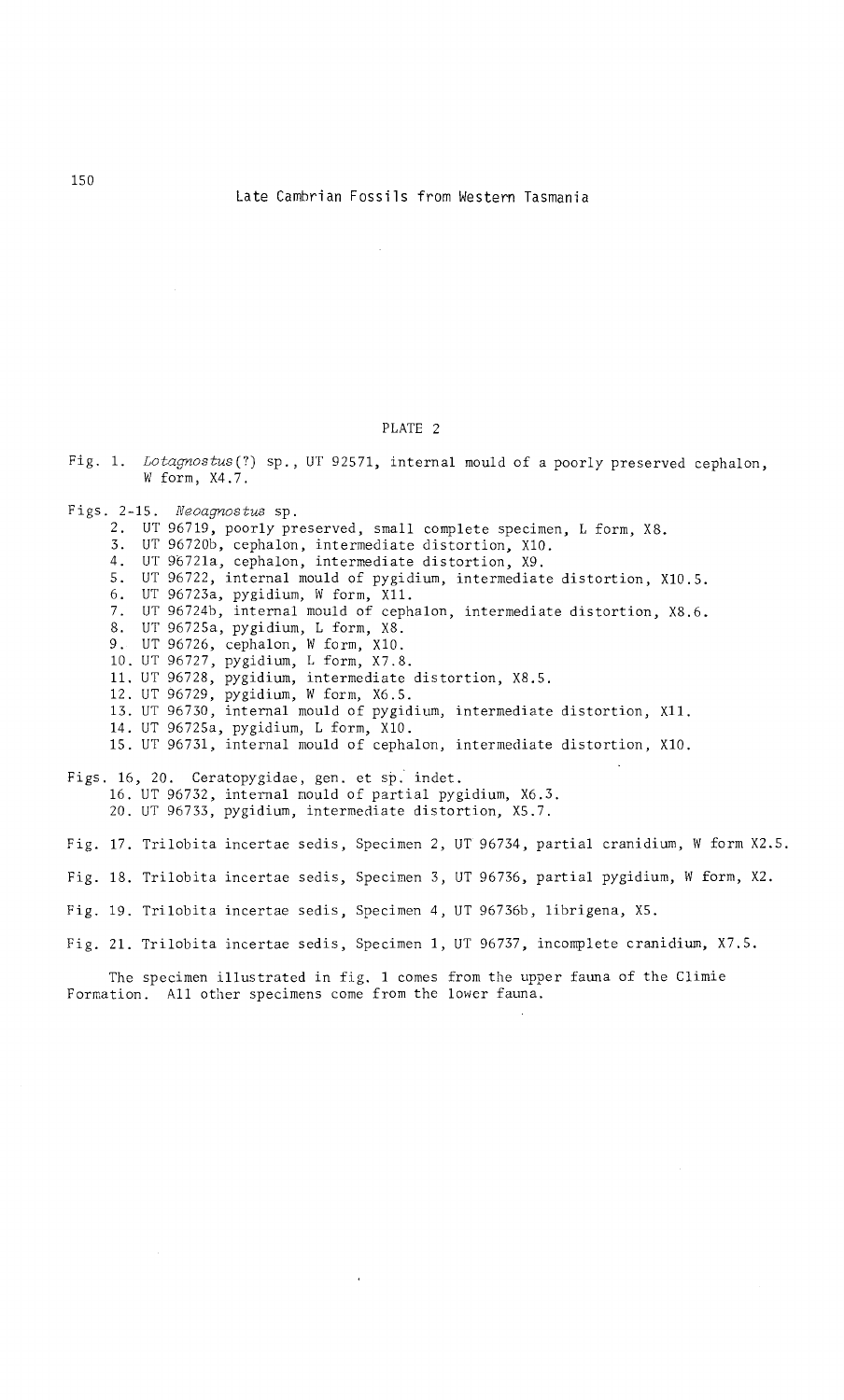J .S. Jago



PLATE 2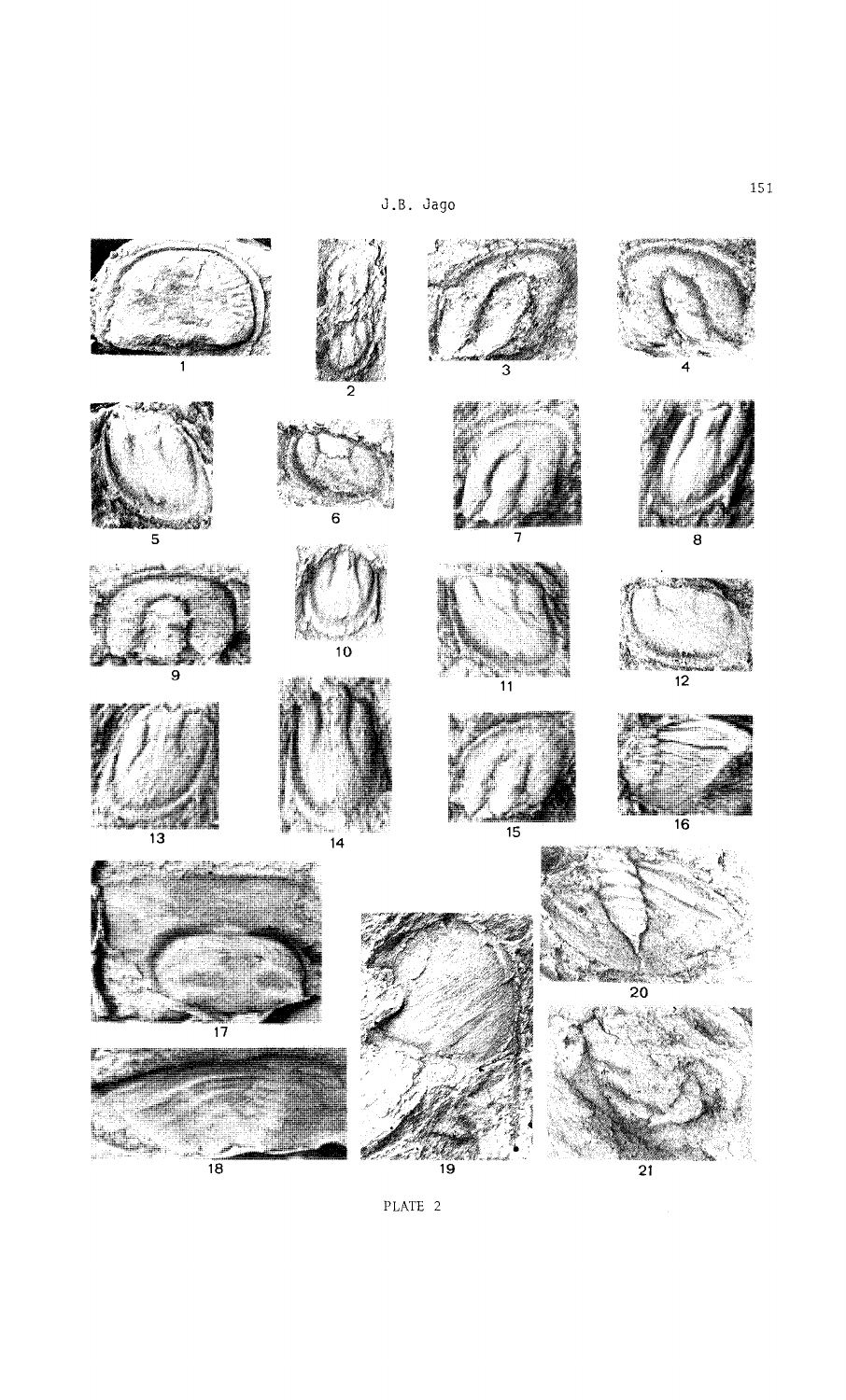### PLATE 3

Fig. 1. Trilobita incertae sedis, Specimen 5, UT 96738, internal mould of large librigena, X2.8.

- Fig. 2. *PeZtura(?)* sp., UT 96739, poorly preserved almost complete specimen, L form, X5.
- Fig. 4. Oleninae, gen. et sp. indet, UT 96740, poorly preserved cephalon and two anterior thoracic segments, W form, X5.
- Figs. 3, *5-15. OZenus* sp.
	- 3. UT 96741, internal mould of librigena, X2.S.
	- 5. UT 92678, cranidium, intermediate distortion, X5.
	- 6. UT 96730, internal mould of partial cranidium, X8.
	- 7. UT 96742, partial cephalon and anterior part of thorax, X2.
	- 8. UT 96714a, small badly preserved internal mould of almost complete specimen, X7.
	- 9. UT 96743, internal mould of pygidium and posterior part of thorax, X6.
	- 10. UT 96744b, tectonically broken up almost complete specimen, X2.S.
	- 11. UT 96745a, cranidium and anterior thoracic segment, X5.
	- 12. UT 96746a, internal mould of pygidium, W form, X4.
	- 13. UT 96747a, cranidium associated with small pygidium of *Agnostus* sp., IV form, X4.
	- 14. 15. UT 96748, "ghosted" internal mould of almost complete specimen, W form, X2.3. UT 96749, broken up thorax of at least 13 segments, X2.3.

The specimens illustrated in figures 2 and 4 come from the upper fauna of the Climie Formation. All other specimens come from the lower fauna.